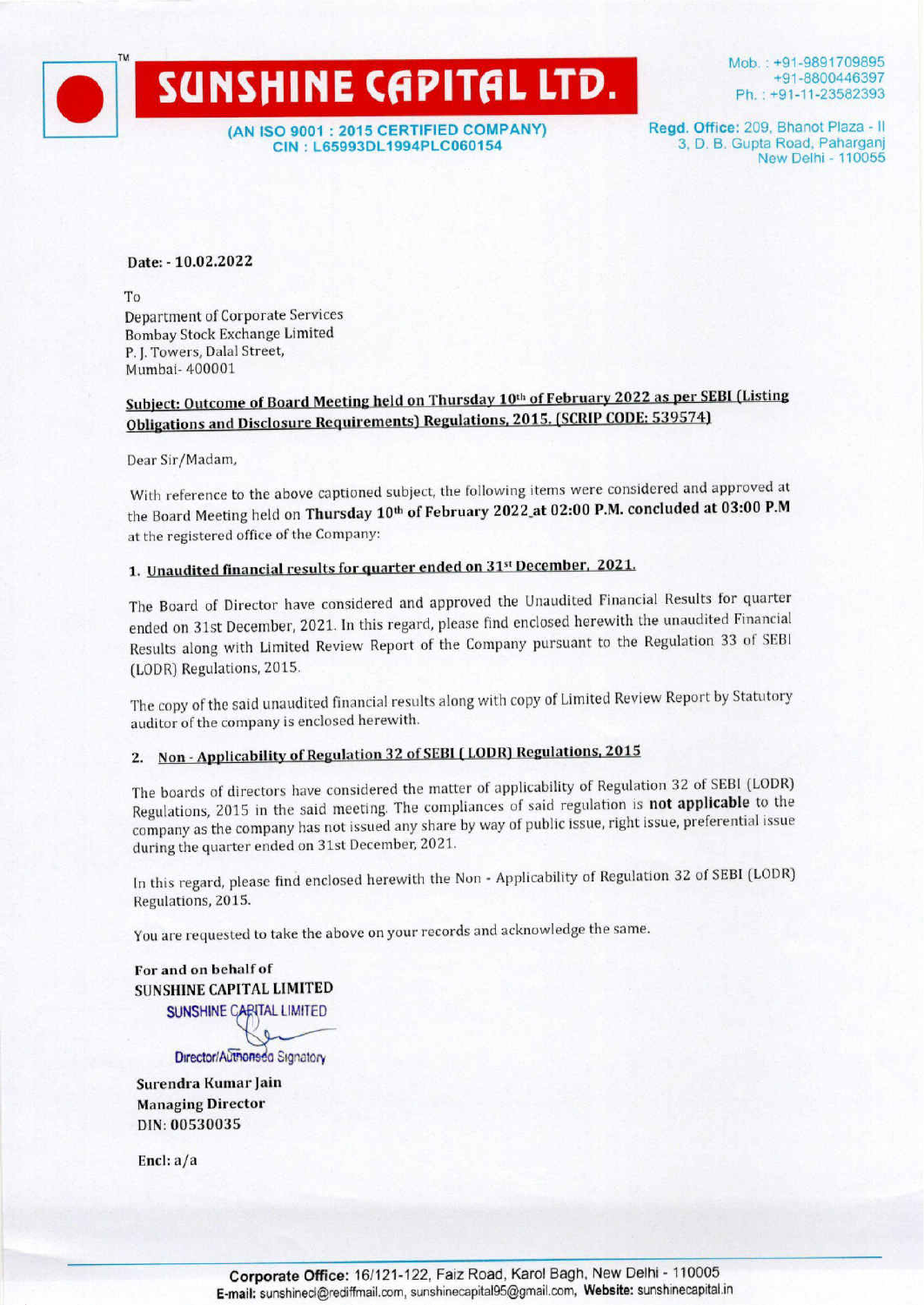| ST. 30 LAS<br>计重新开关 医尿道 化无限预先 医异丙基                                                                                                                                                                                               |                                                       |                                                       |                                                                   |
|----------------------------------------------------------------------------------------------------------------------------------------------------------------------------------------------------------------------------------|-------------------------------------------------------|-------------------------------------------------------|-------------------------------------------------------------------|
|                                                                                                                                                                                                                                  |                                                       |                                                       |                                                                   |
| <b>SUNSHINE CAPITAL LIMITED</b>                                                                                                                                                                                                  |                                                       |                                                       |                                                                   |
| CIN: L65993DL1994PLC060154<br>Regd. Off: 209 BHANOT PLAZA II 3 D B GUPTA ROAD NEW DELHI-110055<br>Corp. Office: 16/121-122, Jain Bhawan, First Floor Faiz Road, W.E.A Karol Bagh New Delhi 110005                                |                                                       |                                                       |                                                                   |
| Email Id: sunshinecapital95@gmail.com, Website: www.sunshinecapital.in<br>Ph: 011-23582393<br>STATEMENT OF UNAUDITED FINANCIAL RESULTS FOR THE QUARTER AND NINE MONTHS ENDED ON 31ST DECEMBER 2021 - NBFC COMPLIANT              |                                                       |                                                       |                                                                   |
| <b>Three Months Ended</b><br><b>Particulars</b><br><b>CURRENT</b><br><b>PREVIOUS</b><br><b>CORRESPONDING</b>                                                                                                                     | <b>Nine Months Ended</b><br><b>CURRENT</b>            | <b>CORRESPONDING</b>                                  | [ In Lacs]<br><b>Year Ended</b>                                   |
| QUARTER<br>QUARTER<br>QUARTER<br>01.10.2021<br>01.07.2021<br>01.10.2020<br>to.<br>to<br>to<br>31.12.2021<br>30.09.2021<br>31.12.2020<br>$\Omega$<br>$\Omega$<br>$\Omega$                                                         | QUARTER<br>01.04.2021<br>to<br>31.12.2021<br>$\Omega$ | QUARTER<br>01.04.2020<br>to<br>31.12.2020<br>$\Omega$ | <b>YEAR TO DATE</b><br>01.04.2020<br>to<br>31.03.2021<br>$\Omega$ |
| unaudited<br>unaudited<br>unaudited<br><b>Revenue from opertaions</b><br>106.819<br>109.960<br>112.486<br>Interest Income                                                                                                        | unaudited<br>319.866                                  | unaudited<br>307.796                                  | <b>Audited</b><br>279.290                                         |
| 0.036<br>0.259<br>0.266<br>Dividend Income<br>Rental Income<br>$\sim$<br>÷<br>÷<br>Fees & Commission Income<br>$\sim$<br>$\sim$<br>$\omega$                                                                                      | 0.303<br>٠<br>÷.                                      | 0.259<br>×<br>٠                                       | 0.340<br>$\alpha$<br>×                                            |
| Net gain on fair vale changes<br>$\sim$<br>×.<br>$\blacksquare$<br>Net gain on derecognition of financial instruments under<br>$\overline{\phantom{a}}$<br>$\star$<br>×<br>Category<br>$\sim$<br>$\alpha$                        | ٠<br>$\ddot{\phantom{0}}$<br>$\sim$                   | u<br>$\sim$<br>٠                                      | $\omega$<br>$\sim$<br>$\alpha$                                    |
| 102.717<br>Sale of products<br>$\alpha$ :<br>$\sim$<br>Sale of services<br>٠<br>$\bullet$                                                                                                                                        | 102.717                                               | $\alpha$<br>÷                                         | $\alpha'$<br>$\bullet$                                            |
| 0.006<br>Others (to be specified)<br>×<br>×<br>209.578<br>110.226<br>112.745<br><b>Total Income</b><br>-1<br><b>Expenses</b>                                                                                                     | 0.006<br>422.892                                      | ×<br>308.055                                          | ×<br>279.630                                                      |
| 0.004<br>0.220<br>Finance Costs<br>$\sim$<br>Fees and commission expense<br>$\bullet$ .<br>$\bullet$ :<br>$\bullet$<br>Net loss on fair value changes<br>$\sim$<br>$\sim$<br>$\sim$                                              | 0.012<br>$\ddot{\phantom{1}}$<br>×                    | a.<br>$\ddot{ }$<br>×.                                | 0.020<br>$\bullet$<br>$\Delta$                                    |
| Net loss on derecognition of financial instruments under<br>×<br>×<br>$\overline{\phantom{a}}$<br>amortised cost category<br>Impairment on financial instruments<br>×<br>٠<br>×                                                  | ٠<br>×                                                | $\alpha$<br>$\epsilon$                                | ×<br>×                                                            |
| Cost of materials consumed<br>٠<br>$\bullet$<br>Purchases of Stock-in-trade<br>7.845<br>$\omega$<br>×<br>Changes in Inventories of finished goods, stock-in-trade and<br>880.155<br>$\tilde{\phantom{a}}$<br>×                   | 7.845<br>880.155                                      | $\sim$<br>٠<br>٠                                      | $\mu$<br>$\sim$<br>$\sim$                                         |
| work-in-progress<br><b>Employee Benefits Expenses</b><br>10.201<br>11.250<br>18.942<br>Depreciation, amortization and impairment<br>é.<br>$\tilde{\phantom{a}}$                                                                  | 27.425                                                | 25.779                                                | 39.180<br>1.420                                                   |
| 2.729<br>10.530<br>Others expenses (to be specified).<br>478.395<br>21.891<br><b>Total expenses</b><br>1,377.649<br>20.731<br>$\mathbf{u}$<br>92.014<br>Profit/(loss) before exceptional items and tax (I- II)<br>88.335         | 501.381<br>1,416.817<br>(993.925)                     | 39.694<br>65.473<br>242.582                           | 106.930<br>147.550<br>132.080                                     |
| (1,168.071)<br>Ш<br>IV<br><b>Exceptional Items</b>                                                                                                                                                                               |                                                       |                                                       | 23.470                                                            |
| [1,168.071]<br>88.335<br>92.014<br>V<br>Profit/(loss) before tax(III-IV)<br>VI<br>Tax expense:<br>(1) Current tax                                                                                                                | (993.925)                                             | 242.582                                               | 108.610<br>37.360                                                 |
| (2) Deferred tax<br>$\bar{a}$<br>$\ddot{}$<br><b>Total tax expenses</b><br>œ.<br>۰<br>×<br>VII Profit (Loss) for the period from continuing operations (V-<br>92.014<br>(1,168.071)<br>88.335<br>VI)                             | $\bullet$<br>×<br>(993.925)                           | $\omega$<br>×<br>242.582                              | 0.200<br>37.560<br>71.050                                         |
| Profit/(loss) from discontinued operations<br>VIII<br>$\bullet$<br>$\sim$<br>$\mathcal{L}$<br>Tax expense of discontinued operations<br>IX<br>Profit/(loss) from Discontinued operations (after tax) (VII-<br>¥.<br>X<br>i,<br>× | $\bullet$<br>v                                        | ¥.<br>v                                               | $\sim$<br>$\bullet$<br>$\overline{\phantom{a}}$                   |
| IX1<br>Profit/(loss) for the period (VII+X)<br>[1,168.071]<br>88.335<br>92.014<br>XI<br><b>Other Comprehensive Income</b><br>XII                                                                                                 | (993.925)                                             | 242.582                                               | 71.050                                                            |
| A (i) Items that will not be reclassified to profit or loss<br>$\sim$<br>$\epsilon$<br>$\overline{\phantom{a}}$<br>(ii) Income tax relating to items that will not be re-classified<br>×<br>$\bullet$<br>×                       | ×<br>×                                                | ı,<br>é                                               | $\omega$<br>$\bullet$                                             |
| to profit or loss<br><b>B</b> (i) Items that will be reclassified to profit or loss<br>×<br>(ii) Income tax relating to items that will be reclassified to<br>×.<br>÷                                                            | ٠                                                     | ä                                                     | ÷                                                                 |
| profit or loss<br>Other Comprehensive Income (A+B)<br>(1,168.071)<br>88.335<br>92.014<br><b>Total Comprehensive Income for the period</b><br>XIII<br>(XI+XII)(Comprising Profit (Loss) and Other Comprehensive                   | (993.925)                                             | 242.582                                               | 71.050                                                            |
| Income for the period)<br>XIV Paid up equity share capital (Face value Rs. 10/- per share)<br>1,302.090<br>1,302.090<br>1,302.090                                                                                                | 1,302.090                                             | 1,302.090                                             | 1,302.090                                                         |
| Earnings per equity share (for continuing operation):<br>XV<br>0.071                                                                                                                                                             | (0.763)                                               | 0.186                                                 | 0.055                                                             |
| (0.897)<br>0.068<br>(1) Basic<br>0.071<br>[0.897]<br>0.068<br>(2) Diluted<br>Earnings per equity share (for discontinued operation):<br>xvı                                                                                      | (0.763)                                               | 0.186                                                 | 0.055                                                             |
| $\overline{\phantom{a}}$<br>(1) Basic<br>¥,<br>$^\circ$<br>(2) Diluted<br>٠<br>$\overline{\phantom{a}}$<br>$\overline{\phantom{a}}$<br>See accompanying note to the financial results                                            | $\omega$<br>$\epsilon$                                | $\bullet$<br>$\sim$                                   | $\overline{\phantom{a}}$<br>$\bullet$                             |

8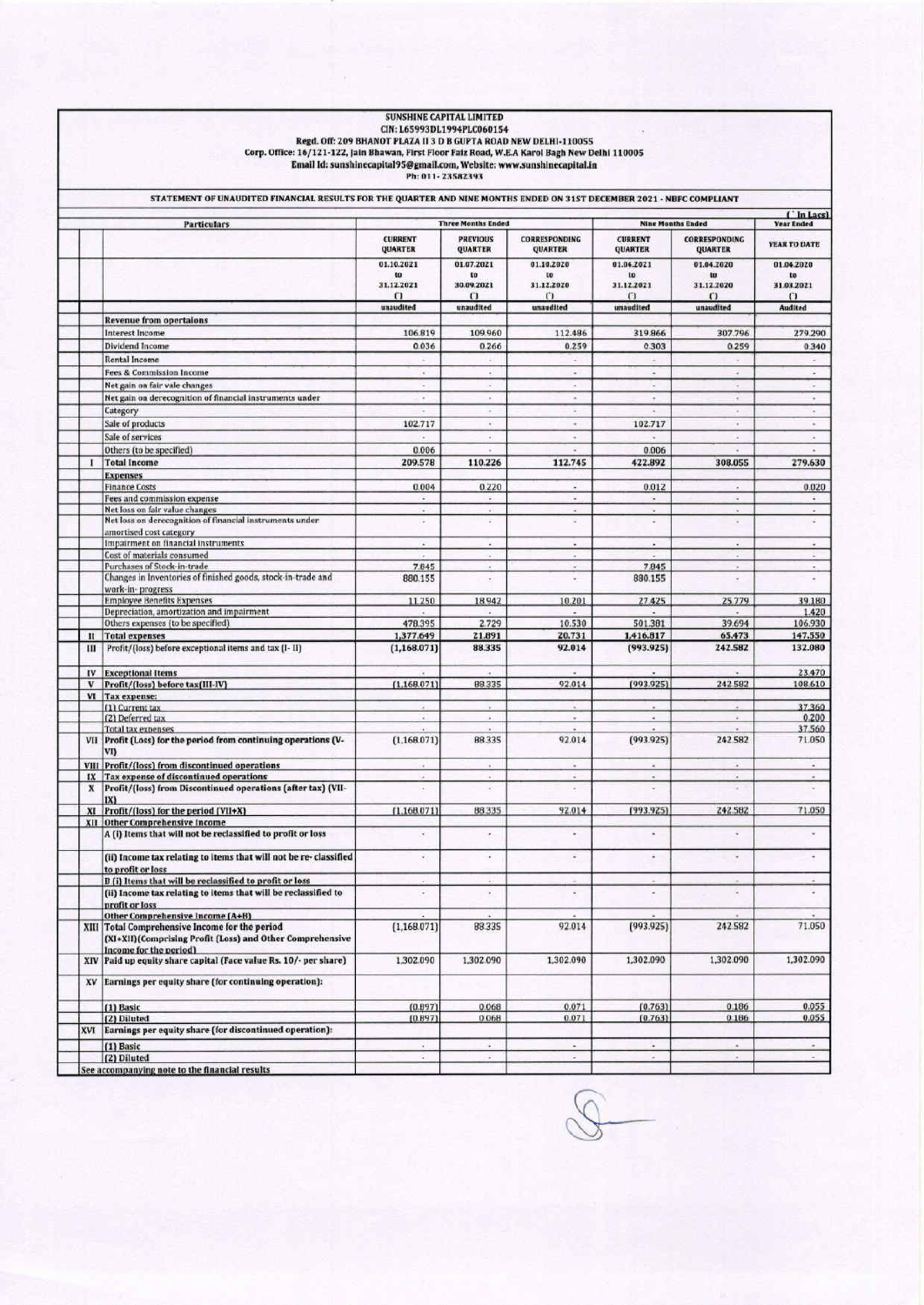Notes :<br>(1) The above unaudited financial results for the quarter and Nine months ended 31st December 2021 has been reviewed by the Audit Committee and then approved by the Board of Directors at their meeting held on 10.02.2022 Notes to<br>
(1) The above usualited filamical results for the quarter and Nise months ended 3 ist December 2021 has been reviewed by the Audit Committee and then approved by the Board of<br>
(2) The Linical results in a 10.02.2

(2) The Limited review report have carried out on the above results for quarter and Nine months ended 31st December 2021. However, the management has excercised necessary due diligence to ensure that the financial results provided true and fair view of its affairs.

(3) The company is engaged in one business activity only.

(4) EPS has been calculated in accordance with AS 20 issued by ICAI

(5) Figure for the previous period have been regrouped whereever considered necessary so as to confirm to the classification of the current period.

For and on behalf of board of directors of<br>For Sunshine Capital Limited<br>SUNSHINE-GAPTIAL LIMITED

**Director/Authonsed Signatory** 

 Managing Director DIN: 00530035 Surendra Kumar Jain

Date: 10.02.2022 Place: New Delhi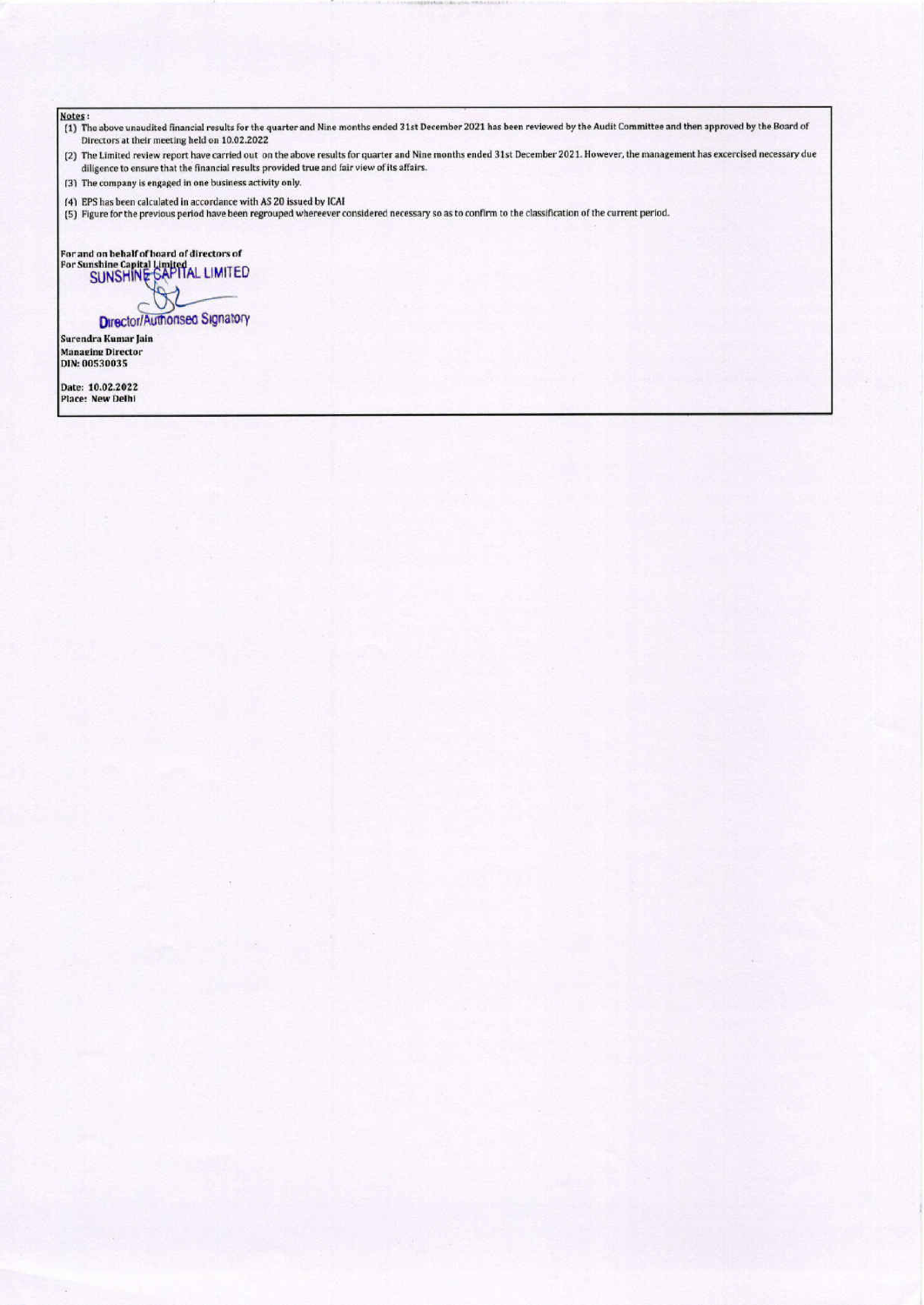

**MAK&COMPANY CharteredAccountants** 

HeadOffice:111 2 BhagwanNagarAshram.NearGurudwaraBalaSahib. NewDelhi-110014Email :dmakeompany@gmail.com Mob :07533054762 Branches: MewattHR), Sonipat(HR)

Independent Limited Review Report on Interim Standalone Financial Results of SUNSHINE CAPITAL LIMITED pursuant to the Regulation 33 of SEBI (Listing Obligations and Disclosures Requirements) Regulations, 2015.

### TO THE BOARD OF DIRECTORS OF SUNSHINE CAPITAL LIMITED

- 1. We have reviewed the accompanying Statement of Unaudited Financial Results of SUNSHINE CAPITAL LIMITED (the "Company") for the quarter ended 31st December, 2021. ("the Statement attached herewith, being submitted by the Company pursuant to the requirement of Regulation 33 of the SEBI (Listing obligations and Disclosure Requirements) Regulations, 2015, as amended.
- 2. This Statement, which is the responsibility of the Company's Management and approved by the Board of Directors of the Company, has been prepared in accordance with the recognition and measurement principles laid down in the Indian Accounting Standard 34 "Interim Financial Reporting" ("Ind AS 34"). prescribed under Section 133 of the Companies Act, 2013 read with relevant rules issued there under and other accounting principles generally accepted in India. Our responsibility is to issue a report on the Statement based on our review.
- 3. We conducted our review of the Statement in accordance with the Standard on Review Engagements [SRE] 2410 'Review of Interim Financial information Performed by the independent Auditor of the Entity', issued by the Institute of Chartered Accountants of India. This Standard requires that we plan and perform the review to obtain moderate assurance as to whether the Statement is free of material misstatement. A review is limited primarily to inquiries of Company personnel and analytical procedures applied to financial data and thus provide less assurance than an audit. We have not performed an audit and, accordingly, we do not express an audit opinion.
- 4. Based on our review conducted and procedures performed as stated above, nothing has come to our attention that causes us to believe that the accompanying Statement of Unaudited Financial Results prepared in accordance with the recognition and measurement principles laid down in the aforesaid Indian Accounting Standard and other accounting principles generally accepted in India, has not disclosed the information required to be disclosed in terms of Regulation 33 of the SEBI Listing obligations and Disclosure Requirements] Regulations, as, as amended, including the manner in which it is to be disclosed or that it contains any material misstatement.

For MAK & COMPANY **Chartered Accountant** FRN NO. 028454N

& COM  $P N$ 

**CA. SAMEEM AHMED** (Partner) M.N. 533849

Date: 10.02.2022 **Place: New Delhi** UDIN: 22533849ABEARE4594